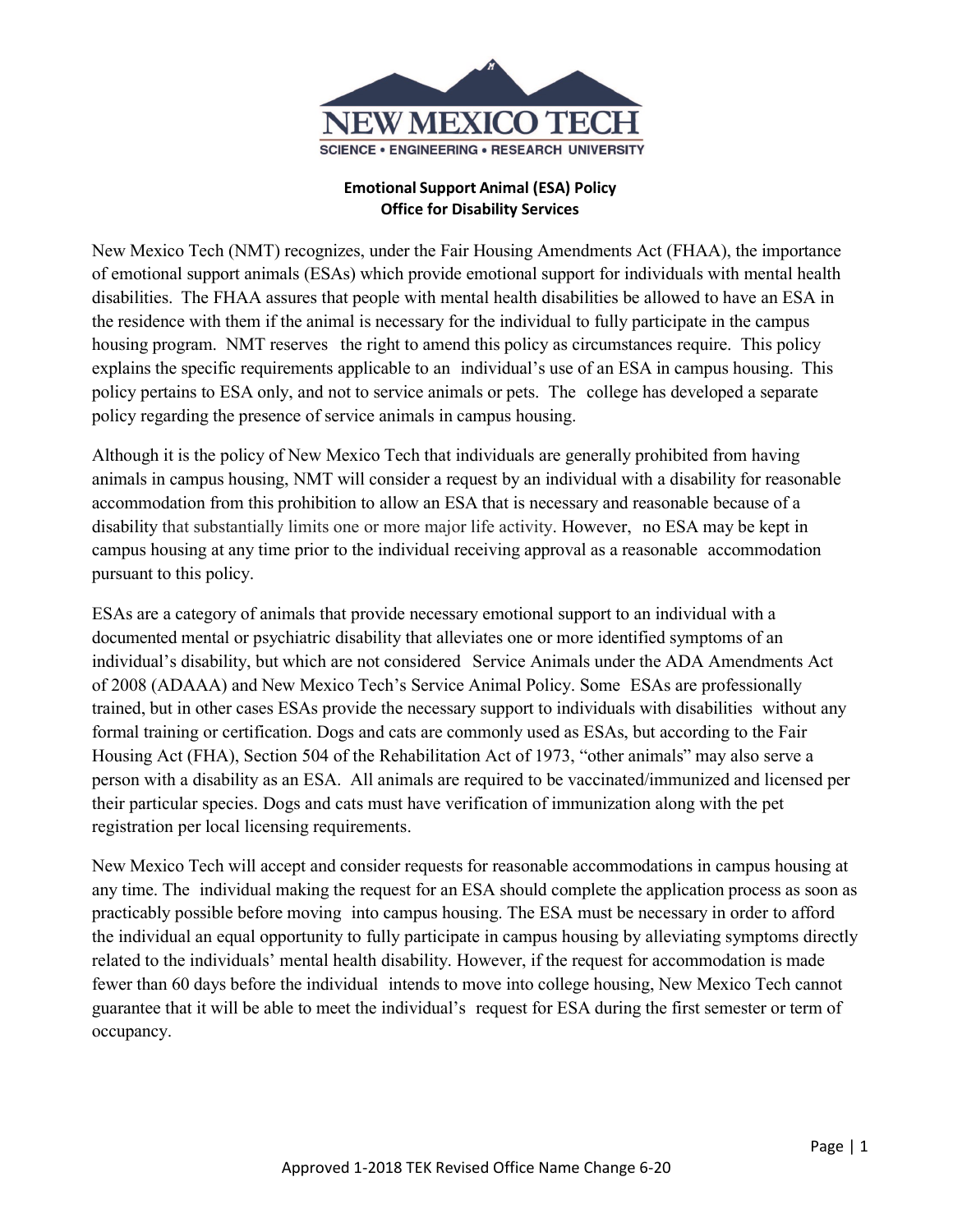

## **Section 1: Definitions**

- *A.* **Emotional Support Animal**  An emotional support animal *(ESA)* is an animal that alleviates one or more identified symptoms or effects of a person's mental health disability. An ESA is prescribed to an individual with a mental health disability by a qualified, licensed healthcare professional that is familiar with the individual's disability and the necessity for the requested accommodation. An ESA does not assist a person with a mental health disability with activities of daily living, nor does it accompany a person with a mental health disability at all times. *\* It is important to note that animals that may be needed because of a mental health disability may be identified by various names. For example, an individual may identify the animal as a companion animal, therapy animal, assistance animal or emotional support animal.*
- **B. Pet**: A *pet* is defined as an animal kept for ordinary use and companionship.
- **C. Owner**: The *owner (may be interchangeable with student in this document)* is the individual who has requested the accommodation for an ESA and has received approval to bring the animal into campus housing. There is a distinction made between an *owner* of an ESA and a *partner*, someone who has an identified service animal.

# **Section 2: Housing Policy and Access to NMT Facilities**

- **A.** Residential students are not permitted to keep pets in campus housing.
- **B.** ESA's are approved for campus housing only and are not permitted in other university buildings (e.g. dining facilities, libraries, academic buildings, athletic buildings and facilities, classrooms, labs, etc.).
- **C.** It is not appropriate to have an ESA in public areas of the residence, except for transporting the animal in and out of housing.
- **D.** Where applicable, ESA's are permitted in designated outdoor spaces, primarily for natural relief and exercise.
- **E.** The ESA must be properly housed and restrained or otherwise under the dominion and control of the owner at all times. No owner shall permit the animal to go loose or run at large. If an animal is found running at large, the animal is subject to capture and confinement and immediate removal from college housing.

## **Section 3: Criteria for Determining if Presence of the ESA is Reasonable:**

Campus housing is unique in several aspects, including the mandatory assignment of roommates for many individuals, and the mandate that individuals must share a room or suite in most campus residences. To ensure that the presence of an ESA is not an undue administrative burden or fundamental alteration of campus housing, New Mexico Tech reserves the right to assign an individual with an ESA an alternate housing assignment.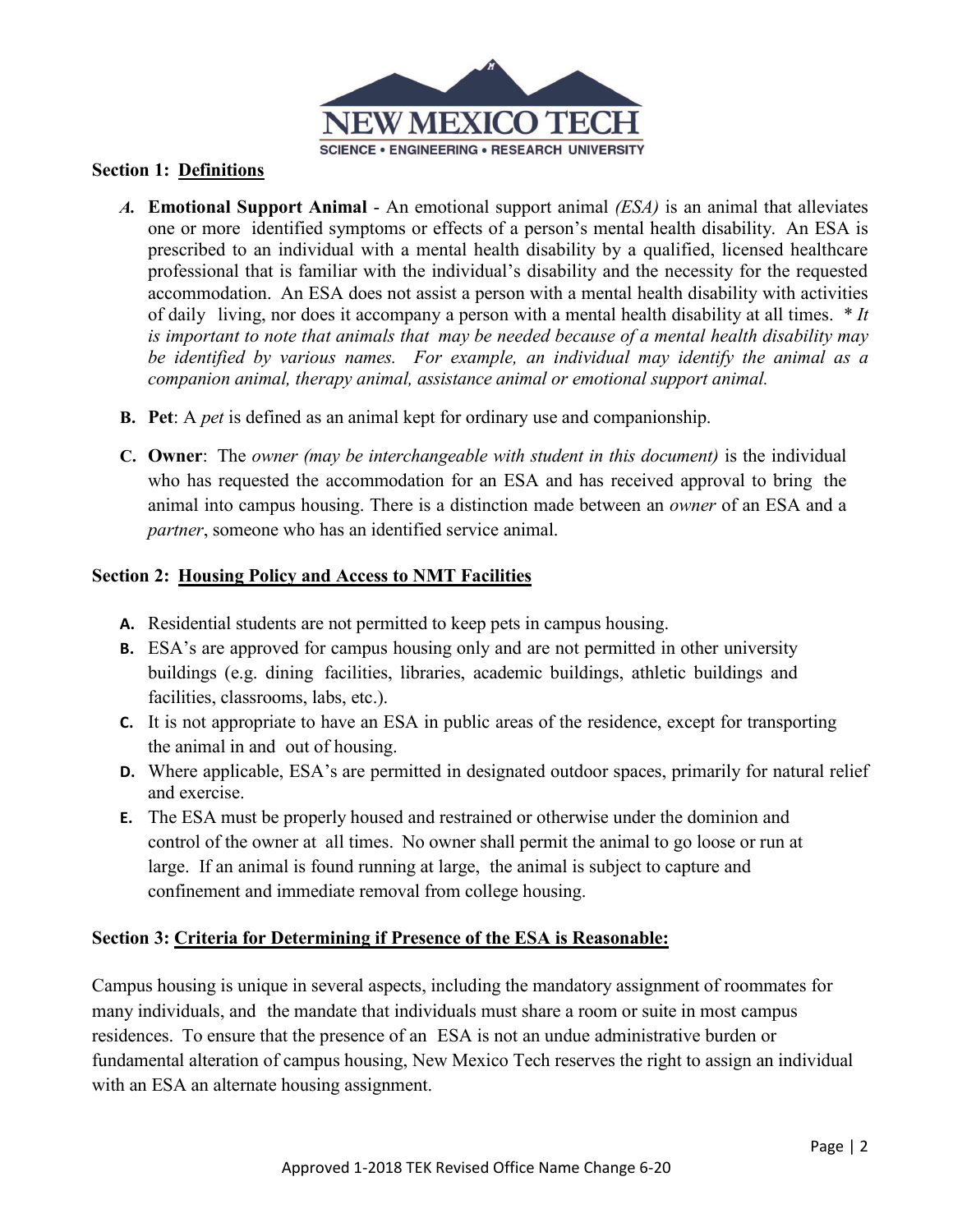

- **A.** For all requests for an ESA, the Office for Disability Services (ODS) shall make a determination on a case-by-case basis of whether the presence of an ESA is reasonable. A request for an ESA may be denied as unreasonable if the presence of the animal: 1) imposes an undue financial and/or administrative burden; 2) fundamentally alters campus housing policies; and/or 3) poses a direct threat to the health and safety of others or would cause substantial property damage to the property of others, including NMT property.
- **B.** New Mexico Tech may consider the following factors, among others, as evidence in determining whether the presence of the ESA is reasonable or in the making of housing assignments for individuals with an ESA:
	- **1.** The size of the ESA is too large for available assigned housing space;
	- **2.** The ESA's presence would force another individual from individual housing (e.g. serious allergies);
	- **3.** The ESA's presence otherwise violates individuals' right to peace and quiet enjoyment;
	- **4.** The ESA is not housebroken or is unable to live with others in a reasonable manner;
	- **5.** The ESA's vaccinations are not up-to-date;
	- **6.** The ESA poses or has posed in the past a direct threat to the individual or others, such as aggressive behavior towards or injuring the individual or others;
	- **7.** The ESA causes or has caused excessive damage to housing beyond reasonable wear and tear; or
	- **8.** Dangerous, poisonous, oversized, and/or illegal animals or species that may carry zoonotic diseases and thus pose health risks may not be permitted, as these could be considered an unreasonable accommodation in a community living environment.
- **C.** New Mexico Tech will not limit room assignments for individuals with an ESA to any particular building or buildings because the individual needs an ESA or because of a disability.

## **Section 4: Responsibility and Expectations of Persons with Emotional Support Animals**

- **A. Permission for an ESA in Campus Housing:** ESA's may not reside in campus housing without expressed approval from the Office for Disability Services.
- **B. Care and Supervision**: Care and supervision (custody) of the animal is the sole responsibility of the owner and must meet the following requirements: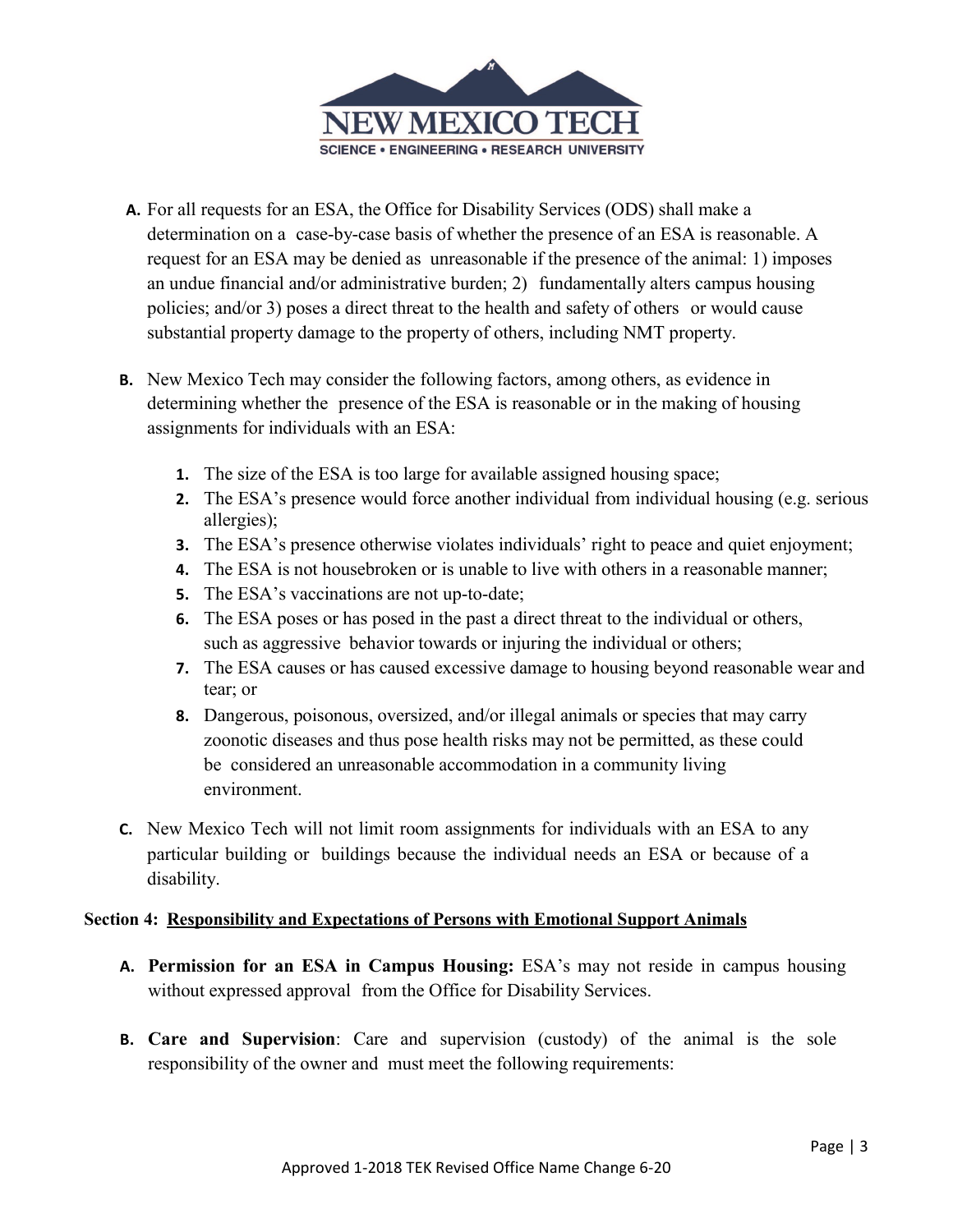

- **1.** An ESA must be contained in the owner's privately assigned individual living accommodations (room) except to the extent the student is taking the animal out for natural relief, exercise or transportation.
- **2.** The owner is responsible for ensuring that the ESA is contained, as appropriate; when the owner is not present during the day, while attending classes or other activities. Crating of dogs and cats is required and all other animals must be in appropriate enclosures at all times the owner is not in the room. When transported outside of these environments, the animal must be on a leash or transported in a carrier. The University reserves the right to inspect the enclosure to be used for containing the animal.
- **3.** The ESA must be properly housed and restrained or otherwise under the control of the owner at all times. No owner shall permit the animal to go loose or run at large. If an animal is found running at large, the animal is subject to capture, confinement and immediate removal from college housing.
- **4.** An ESA may not be left overnight in college housing to be cared for by any individual other than the o wner. If the owner is to be absent from his/her residence hall overnight or longer, the animal must accompany the owner.
- **5.** The owner must provide contact information for an alternative caregiver/emergency contact who will take responsibility of the ESA and remove it from campus should the owner be unable to care for it (e.g. hospitalization, accident). The caregiver/emergency contact must reside off campus and must be available to remove the ESA in a timely manner appropriate for the animal species and needed care. All ESAs must be removed within 24 hours. NMT may have an ESA removed from campus housing if it is not removed in a timely manner, as specified in this policy.
- **6.** The owner must notify the Director of Residential Life and the Office for Disability Services of any emergency situation during which the owner is unable to care for the ESA. Notification of such a situation and removal of the ESA must occur in a timely manner appropriate for the animal species and needed care, but may not extend overnight in any case. Failure of timely removal of the animal may result in the animal being removed by local Animal Control.
- **7.** In instances where it is determined the ESA needs are not being provided for, to ensure immediate health and well-being of the ESA, NMT reserves the right to have the animal removed from campus housing. NMT will make an attempt to board the animal with a local veterinarian, if not possible Animal Control will remove the animal. All expenses are the responsibility of the owner.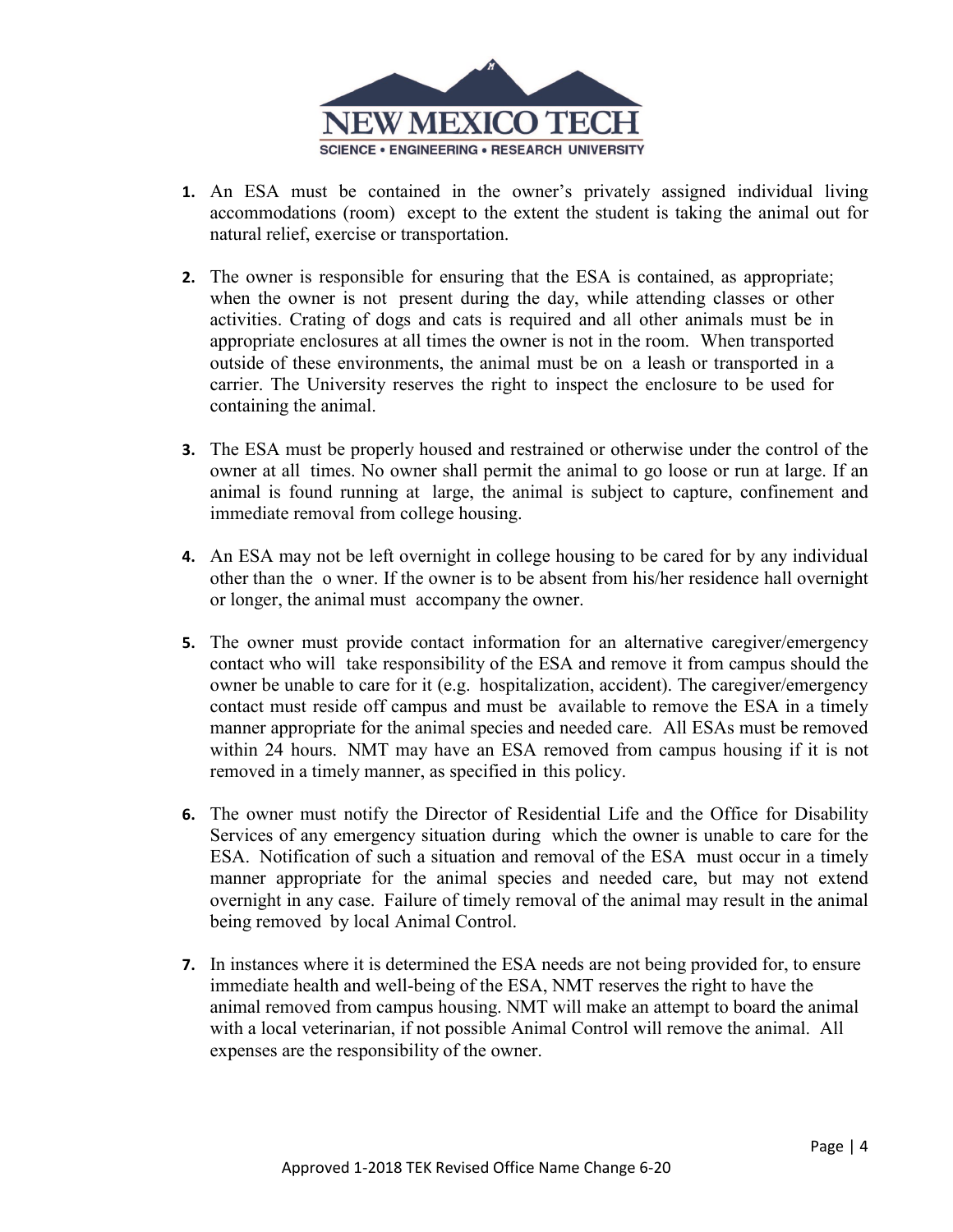

- **8.** New Mexico Tech, NMT personnel and NMT students shall not be required to provide food, care or any additional space for any ESA. This includes, but is not limited to, removing the animal during an emergency evacuation for events such as a fire alarm. Emergency personnel will determine whether to remove the animal and will not be held responsible for the care, damage to, or loss of the animal.
- **9.** The ESA is allowed in campus housing only as long as it is necessary because of the owner's mental health disability. The owner must notify the Office for Disability Services in writing if the ESA is no longer needed or is no longer in residence. To replace an ESA, the new animal must be necessary because of the owner's disability and the owner must follow the procedures in this Policy as well as the Reasonable Accommodation Policy for Housing when requesting a different animal.

#### **C. Waste Management and Cleaning**:

- **1.** The ESA must be housebroken and/or housed in species appropriate cages, crates, habitats, etc. Pee pads are not permitted for toileting.
- **2.** The owner is responsible for managing all cleaning tasks associated with keeping and caring for their ESA, including hair/fur, waste management, litter and bedding. NMT housekeeping equipment, facilities and/or supplies may not be used for any ESA cleaning tasks.
- **3.** The owner is responsible for properly cleaning up after, containing and disposing of all animal waste. Solid waste (such as cat litter, soiled bedding, etc.) must be placed in a sturdy plastic bag and tied securely before being disposed of in a designated outside trash can. Litter boxes should be placed on mats so that feces and urine are not tracked onto carpeted surfaces. The owner may not clean any animal products in any residential facility (kitchen or bathroom sink, shower, janitorial closet).
- **4.** ESA odor and waste accumulation must not exceed reasonable standards. Litter boxes, cage, habitats, bedding, etc., must be maintained such that odors are not apparent.
- **5.** For animals which must be toileted outside, animal waste/ feces, must be immediately cleaned up, contained (placed in a plastic bag and securely tied) and disposed of by the owner in an outside trash can. Improper waste disposal is grounds for the removal of the animal.
- **6.** It is expected that the owner of a cat or a dog will follow veterinary recommendations for preventative treatment of fleas and ticks.

#### **D. Health and Well Being:**

**1.** The owner must abide by current city, county and state ordinances, laws and/or regulations pertaining to licensing, vaccination, noise, restraint, at-large animals,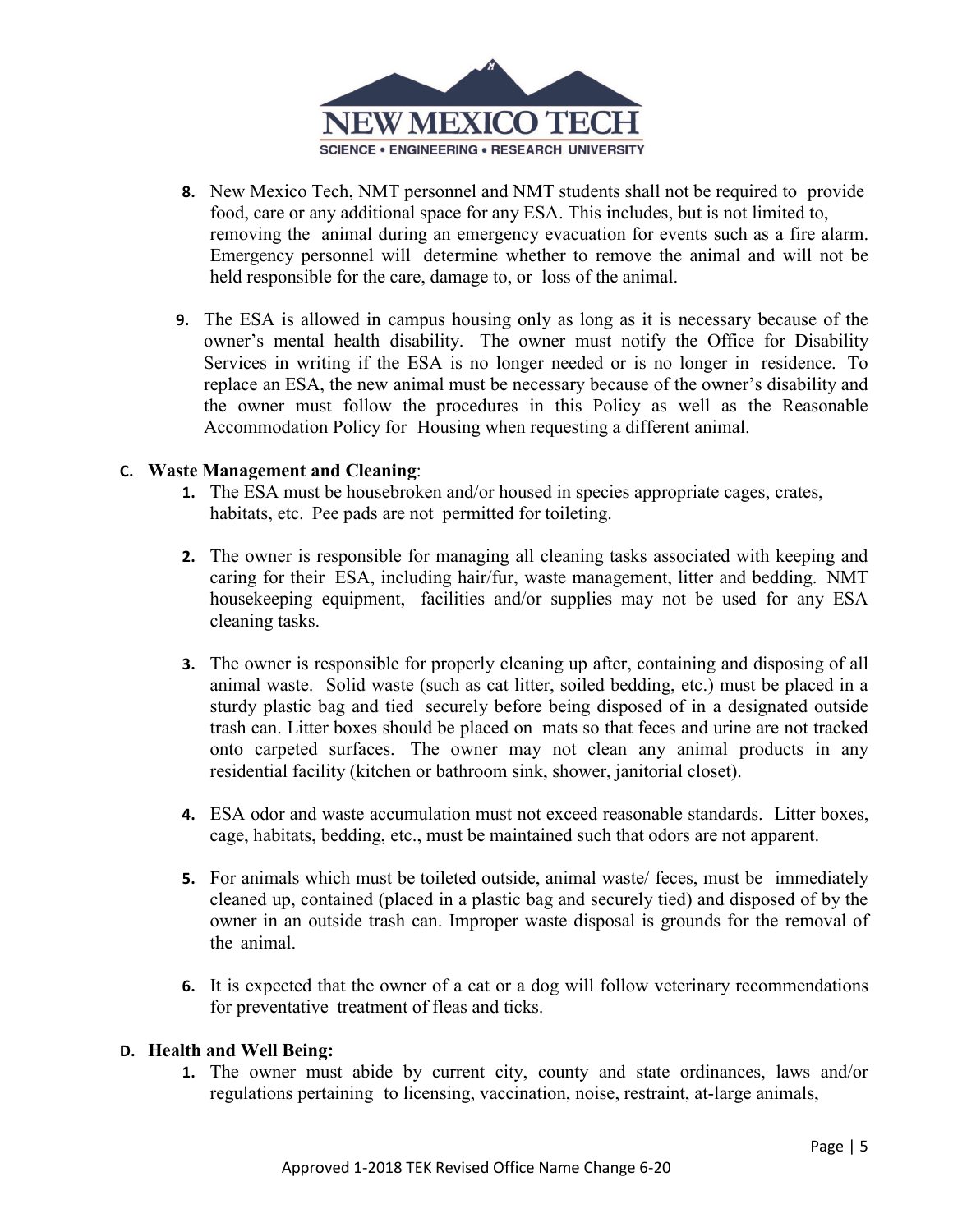

dangerous animals and other requirements for animals. It is the owner's responsibility to know and understand these ordinances, laws and regulations. NMT has the right to require documentation of compliance with such ordinances, laws and/or regulations, which may include a vaccination certificate.

- **2.** The ESA must be immunized against disease common to that type of animal.
	- **a.** Dogs and cats must have proof of current rabies and distemper vaccination. A copy of the current licensing documentation for the animal will be kept on file and must be kept current.
	- **b.** Dogs and cats must wear a licensing tag and a current rabies vaccination tag, per Socorro Local Ordinance § *108-16*.
	- **c.** Dogs and cats less than 1 year of age must have completed their full rounds of required vaccinations.
- **3.** ESA housed in campus housing must have an annual clean bill of health from a licensed veterinarian.
- **4.** NMT reserves the right to mandate that the ESA receive veterinary attention, or be removed from campus property.
- **5.** The owner is required to ensure the ESA is well cared for at all times. Any suspected or observed issues related to mistreatment or abuse of the ESA will be reported to the proper investigatory authorities, may result in immediate removal of the ESA, and may subject the responsible individual to NMT disciplinary action.
- **6.** Dogs and cats must be spayed/neutered.

#### **E. ESA Behavior**:

- **1.** The owner is required to maintain control of the ESA at all times. ESA's must be harnessed, leashed or in a carrier at all times. No owner shall permit the animal to go loose or run at large.
- **2.** The ESA may not pose a direct threat to the health and safety of persons on campus, cause physical damage to property, or fundamentally alter the nature of NMT operations. Local and state ordinances and laws regarding animals apply.
- **3.** The ESA's behavior and/or noise must not exceed reasonable standards for a well-behaved animal. These factors should not create unreasonable disruptions for other residents. If the noise is excessive as judged by Residential Life staff, it is grounds to remove the ESA from campus. The ESA may be excluded from the college campus if the ESA behaves in an unacceptable way and/or the student does not control the ESA. Uncontrolled barking, jumping on people, biting, growling, or running away from the owner are some examples of unacceptable behavior for an ESA.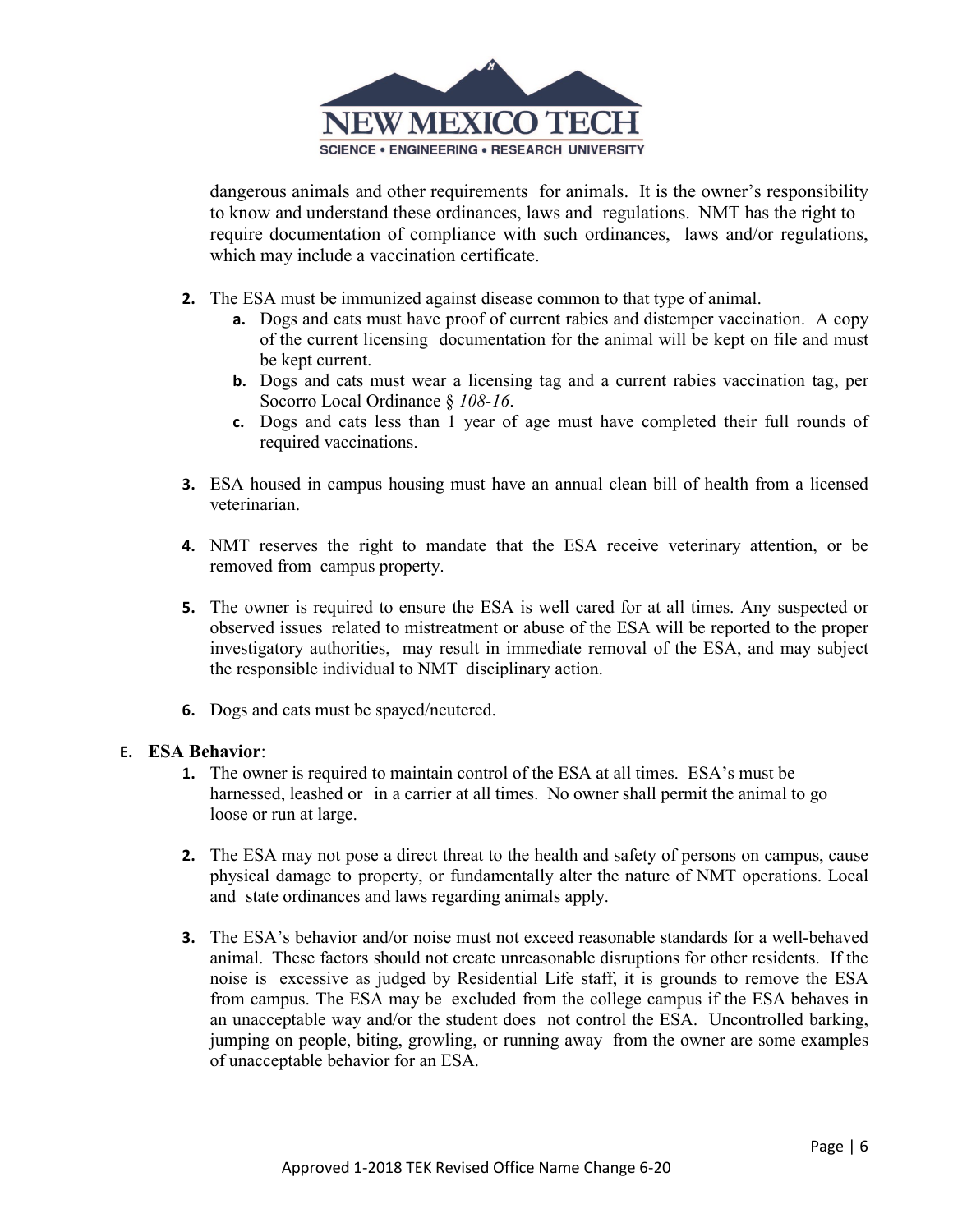

**4.** The owner, not NMT, is responsible for the actions of the ESA including bodily injury or property damage. The owner of an ESA will be charged if additional cleaning or damage occurs as a result of having the ESA in college housing. The owner is expected to pay these costs upon repair or cleaning. In addition, NMT retains the right to remove the ESA, at the owner's expense, should the ESA become a direct threat to the health and safety of others or violates these requirements in any way.

## **F. Financial Responsibility:**

- **1.** New Mexico Tech will not ask for or require an individual with a disability to pay a fee or surcharge for an approved ESA.
- **2.** An individual with a disability will be charged for any damage caused by their ESA beyond reasonable wear and tear to the same extent that it charges other individuals for damages beyond reasonable wear and tear. The owner's living accommodations may also be inspected for fleas, ticks, or other pests if necessary as part of the NMT's standard or routine inspections. If fleas, ticks or other pests are detected through inspection, the residence will be treated using approved fumigation methods by University-approved pest control service. The owner will be billed for the expense of any pest treatment above and beyond standard pest management in campus housing. NMT has the right to bill the owner's account for unmet obligations under this provision. The owner will be required to treat their ESA for any such infestation at their expense.
- **3.** Any cost for the actions of the ESA, including bodily injury, property damage, and/or non-standard cleaning, must be met by the owner. NMT reserves the right to bill the student's account for charges related to the ESA.

## **G. General Responsibilities:**

- **1.** The owner is responsible for feeding and watering the ESA within the confines of their personal room. Bowls of food and water should be placed on mats so that water and food do not get on the carpet/floor. If food or water is spilled, the owner is responsible for cleaning the floor of their residence immediately.
- **2.** Food for the ESA will be kept in a sealed container within the confines of the owner's room. Open bags of food are not permissible, as they attract bugs.
- **3.** If the ESA becomes sick and vomits and/or becomes incontinent, it is the responsibility of the owner to clean immediately.
- **4.** The ESA should be kept clean and free from odor; the owner may not use hall or apartment showers, sinks or baths to clean the ESA. Local groomers may be an option.
- **5.** The owner agrees to abide by all equally applicable residential policies that are unrelated to the individual's disability such as assuring that the animal does not unduly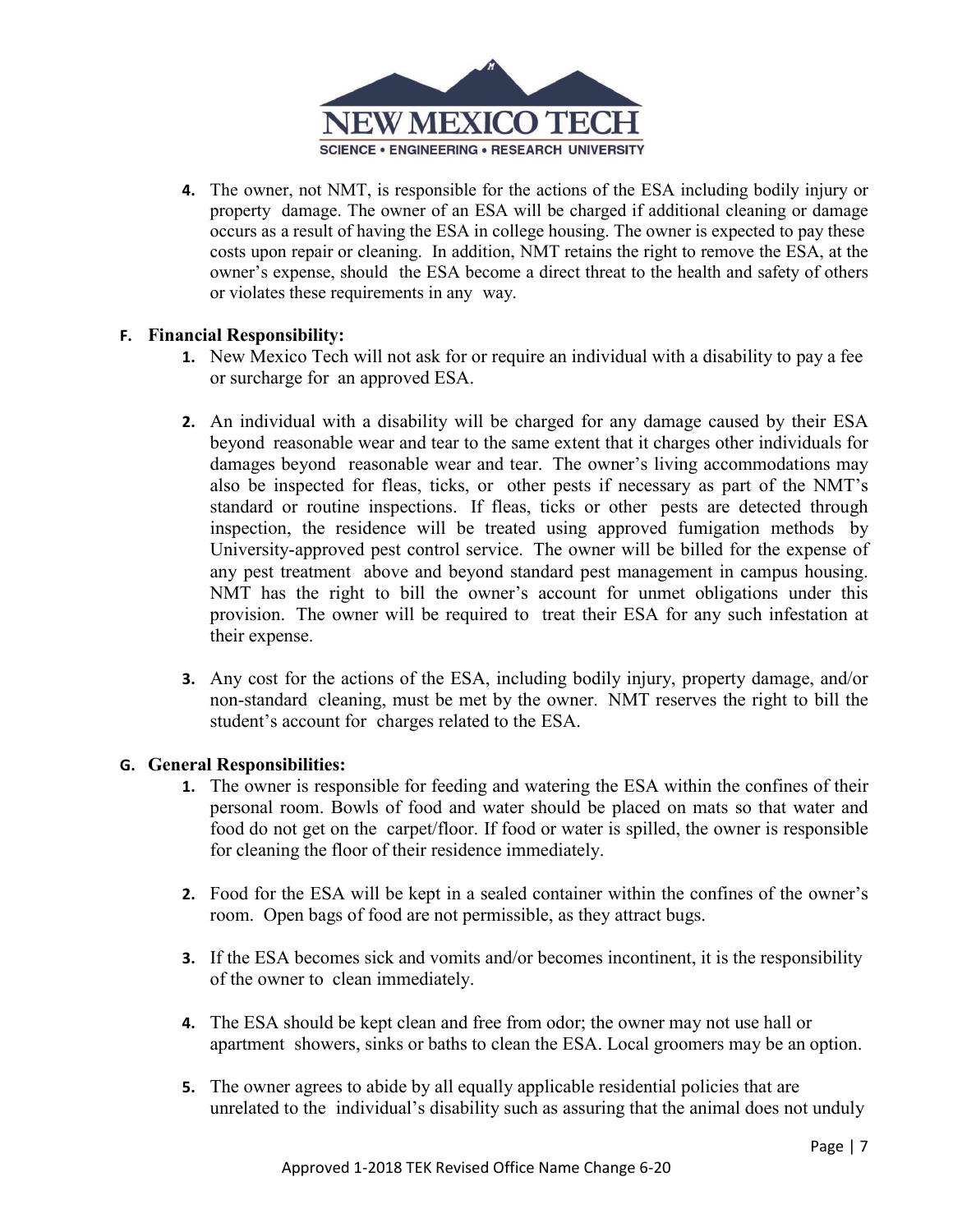

interfere with the routine activities of the residence or cause difficulties for individuals who reside there. Behavior, noise, and odor must not exceed reasonable standards for a well-behaved animal and these factors must not create unreasonable disruptions for other residents.

# **Section 6: Conflicting Disabilities**

Should there be conflicting considerations between the student approved for an ESA and the needs of roommate(s), apartment mate(s), or housemate(s), such as health/allergy conditions, either the student requesting the emotional support animal or the non-approving roommate(s), apartment mate(s), or housemate(s) may be moved to a different location based on space availability. Students with medical condition(s) that are affected by animals (respiratory diseases, asthma, severe allergies) should contact Residential Life and the Office for Disability Services if they have a health or safety related concern about exposure to an ESA. The individual will be asked to provide medical documentation that identifies the condition(s), and will allow determination to be made as to whether the condition is disabling and whether there is a need for an accommodation. ODS will respond in a timely manner and will carefully consider options for all involved.

# **Section 7: Removal of ESA**

New Mexico Tech may require the owner of an ESA to remove the animal from NMT property if:

- a. The ESA poses a direct threat to the health or safety of others or causes substantial property damage to the property of others.
- b. The behavior of the ESA is unruly or disruptive (e.g., barking, growling, running around, and/or displaying aggressive behavior). If such behavior persists, the owner may be prohibited from bringing the animal on campus until the owner takes significant and effective remedial steps to correct the animal's behavioral problems.
- c. The ESA is ill. Animals that are ill or in poor health must not be taken into public areas.
- d. The owner fails to properly clean up and dispose of the animal waste.
- e. The ESA is otherwise unclean or unkempt.
- f. The animal or its presence creates an unmanageable disturbance or interference with the university community.
- g. There is evidence of abuse or neglect of the animal by the owner.
- h. The animal's presence results in a fundamental alteration of a university program.
- i. The owner does not comply with this policy.

When it is determined an ESA must be removed from campus housing, the owner will be notified in person. The ESA must be removed from campus within 24 hours of notification. Should the ESA be removed for any reason, the owner is expected to fulfill their housing obligations for the remainder of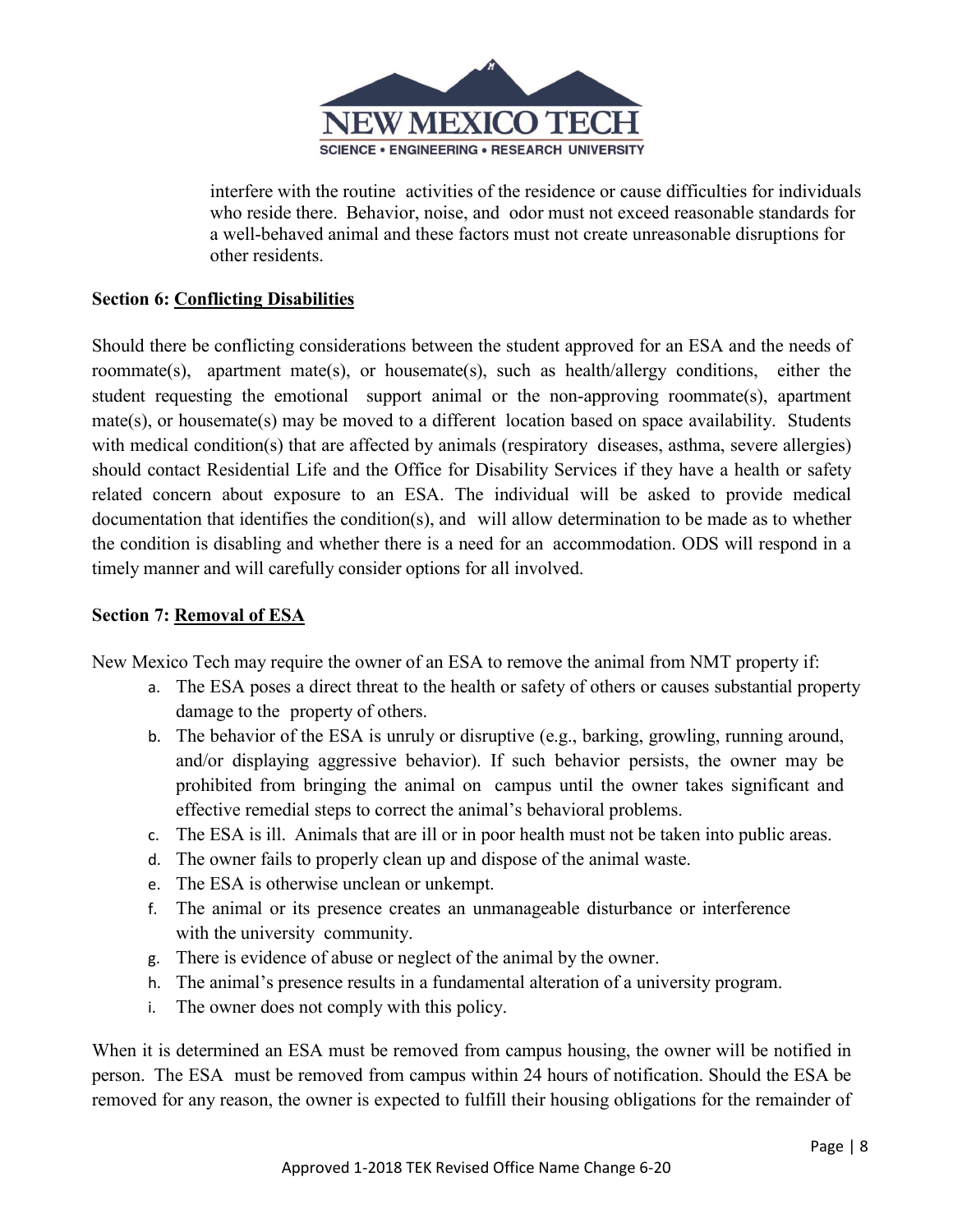

the housing contract.

### **Section 8: Non-retaliation Provision**

New Mexico Tech will not retaliate against any individual because that individual has requested or received are reasonable accommodation in campus housing, including a request for an ESA.

#### **Section 9: Denial/ Appeal Process**

#### **1. Denial of Accommodation/Appeal**:

- **a.** If the Office for Disability Services determines the request for an ESA accommodation is denied, ODS will notify the student during a follow-up meeting or contact the student in writing, within seven (7) business days of its determination.
- **b.** ODS will provide written notification to the individual of the denial, the reasons for the denial, and the right to appeal the decision, and the procedures for that appeal. If the individual is unwilling to accept the denial, they may appeal their request to the Affirmative Action Officer at New Mexico Tech. The appeal must be filed, in writing, fourteen (14) calendar days from the date of notification denying accommodation. If the appeal is denied, the Affirmative Action and Compliance Officer at NMT shall provide written notification of the denial to the individual and a written explanation with all the reasons for the denial.

#### **REVIEW**

The Vice President for Student Life or designee is responsible for the review of this policy and operating procedures by July 31<sup>st</sup> of each year.

#### **AMENDMENTS**

Subject to applicable amendments to law and as otherwise provided herein, this policy may be amended, modified and supplemented in any and all respects, by action taken by the designated authority of New Mexico Tech.